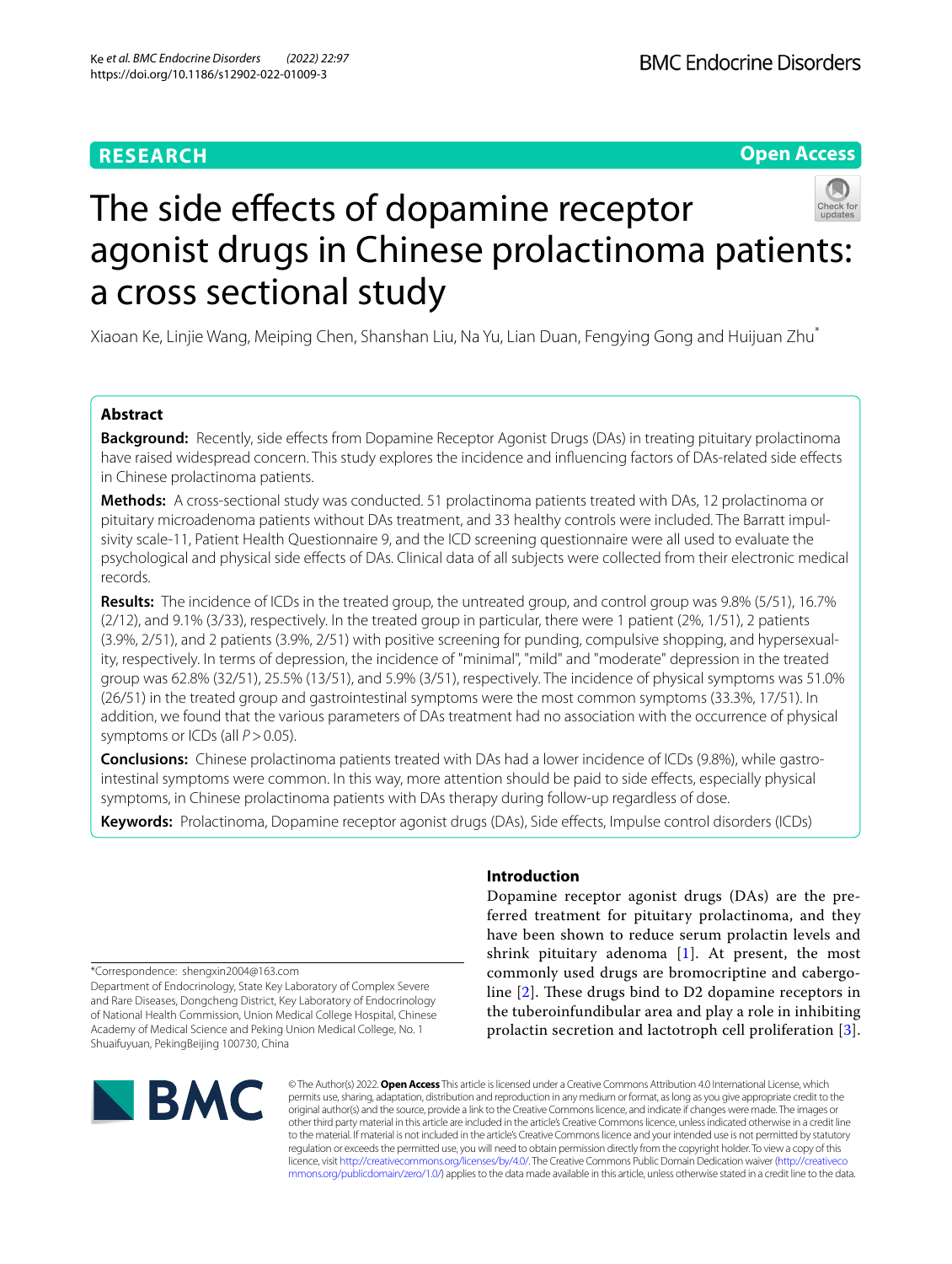As the binding of DAs to dopamine receptors is nonspecifc [\[4](#page-6-3)], long-term use of DAs in patients with prolactinoma may result in side efects [[5\]](#page-6-4).

The most common side effects of DAs include nausea, orthostatic hypotension, and headache [[6,](#page-6-5) [7\]](#page-6-6), and rare side efects include valve refux and fbrotic cardiac valvulopathy  $[8]$  $[8]$  $[8]$ . Psychosocial symptoms, such as mania, anxiety, and depression, have also been found to occur after DAs therapy [[7\]](#page-6-6). In addition, impulse control disorders (ICDs) are another common side effects of DAs that are manifested in difficulty controlling impulsive behaviors, such as shopping, gambling, and sexual desire [\[9](#page-6-8)]. Recently, researchers have begun to focus more and more attention on the psychosocial side efects of DAs in patients with prolactinoma [\[7](#page-6-6), [10](#page-6-9), [11\]](#page-6-10). Besides, pituitary prolactinoma is the most common functional pituitary adenoma with a great number of patients treated with DAs [[12\]](#page-6-11). However, there have been no reports on these side efects in Chinese prolactinoma patients with DAs treatment. Therefore, we conducted this study in order to investigate specifcally the incidence and related factors of side efects associated with psychosocial and physical symptoms in Chinese prolactinoma patients receiving DAs therapy and potentially to provide a basis for better clinical practice.

## **Subjects and Methods Subjects**

A cross-sectional study was conducted. 51 patients with pituitary prolactinoma treated with DAs ( $\geq$  3 months) from the pituitary clinic of Peking Union Medical College Hospital from December, 2020 to April, 2021 were included as our treated group. Patients with mental illness, a history of intracranial surgery, major disease, or failure to complete the questionnaire were excluded. We included 2 untreated hyperprolactinemia patients with pituitary microadenoma for follow-up observation, 2 untreated prolactinoma patients and 8 prolactinoma patients with DAs withdrawal greater than 1 year (5 patients for remission and 3 patients for pregnancy) as the untreated group. 33 healthy people were included as the control group. Additionally, we collected medical records and examination data for all subjects.

All subjects received a questionnaire after informed consent and this study was approved by the Ethics Committee of Peking Union Medical College Hospital. Our diagnostic criteria for prolactinoma were as follows: typical clinical presentation, such as amenorrhoea, lactation, and hyposexuality, combined with high serum prolactin levels and a positive MRI examination of a pituitary adenoma, or a previous diagnosis of prolactinoma [[13\]](#page-6-12).

#### **Questionnaires and Screening Criteria**

We administered an ICDs screening questionnaire that has been used previously in existing research  $[9]$  $[9]$ . The questionnaire included four aspects: hypersexuality, compulsive shopping, punding, and pathological gambling. Hypersexuality was defned as a "yes" answer to item 9 in the questionnaire and a total score of  $> = 2$ ; compulsive shopping was defned as a total score of  $> = 9$ ; punding was defined as a total score of  $> = 4$ ; pathological gambling was defned as a "yes" to item 29 in the questionnaire and a total score of  $> = 5$ .

In addition, we also administered Patient Health Questionnaire 9, which is a depression scale with 9 items. Patients were asked to report based on their experiences in the past 2 weeks, and the scale was divided into four subscales (not at  $all = 0$ , a few  $days=1$ , more than half of the time=3, and nearly every day  $=4$ ). The depression grades included minimal  $(< 5$  points), mild  $(5$  to 9 points), moderate  $(10 \text{ to } 14)$ points), moderately severe (15 to 19 points), and severe  $(>=20 \text{ points})$  [\[10](#page-6-9)].

The Barratt impulsivity scale-11  $(BIS-11)$  was also used as an ICD screening tool and included 30 questions covering attentional impulsiveness, motor impulsiveness, and non-planning impulsiveness. Patients were asked to record the frequency of each item on a 4-point scale (rarely/never = 1, occasionally = 2, often=3, and almost always/always=4). A total score  $of > =60$  was considered to be a positive screen for ICD in patients with prolactinoma [\[10](#page-6-9)].

According to the instruction, guidelines, consensus, and previous literature [[6,](#page-6-5) [7](#page-6-6), [13](#page-6-12), [14](#page-6-13)], we classifed side efects of DAs related to physical symptoms into diverse aspects that consisted of systemic and cutaneous symptoms, respiratory symptoms, gastrointestinal symptoms, cardiovascular symptoms, urinary symptoms, and psychological and neurological symptoms. All subjects received the questionnaire on side efects related to physical symptoms (see [supplemental mate](#page-5-0)[rials](#page-5-0). If have, tick items of symptoms; if unlisted, tick item Others and write the symptoms in the blank).

### **Data Collection**

We collected the medical history of all patients, including the history of their present illness, DAs treatment history, duration of DAs therapy, and the maximum daily/weekly dose of DAs. We also collected laboratory results, including serum levels of prolactin, folliclestimulating hormone, luteinizing hormone, progesterone, testosterone, and data from the patients' pituitary MRIs (frst visit and last follow-up).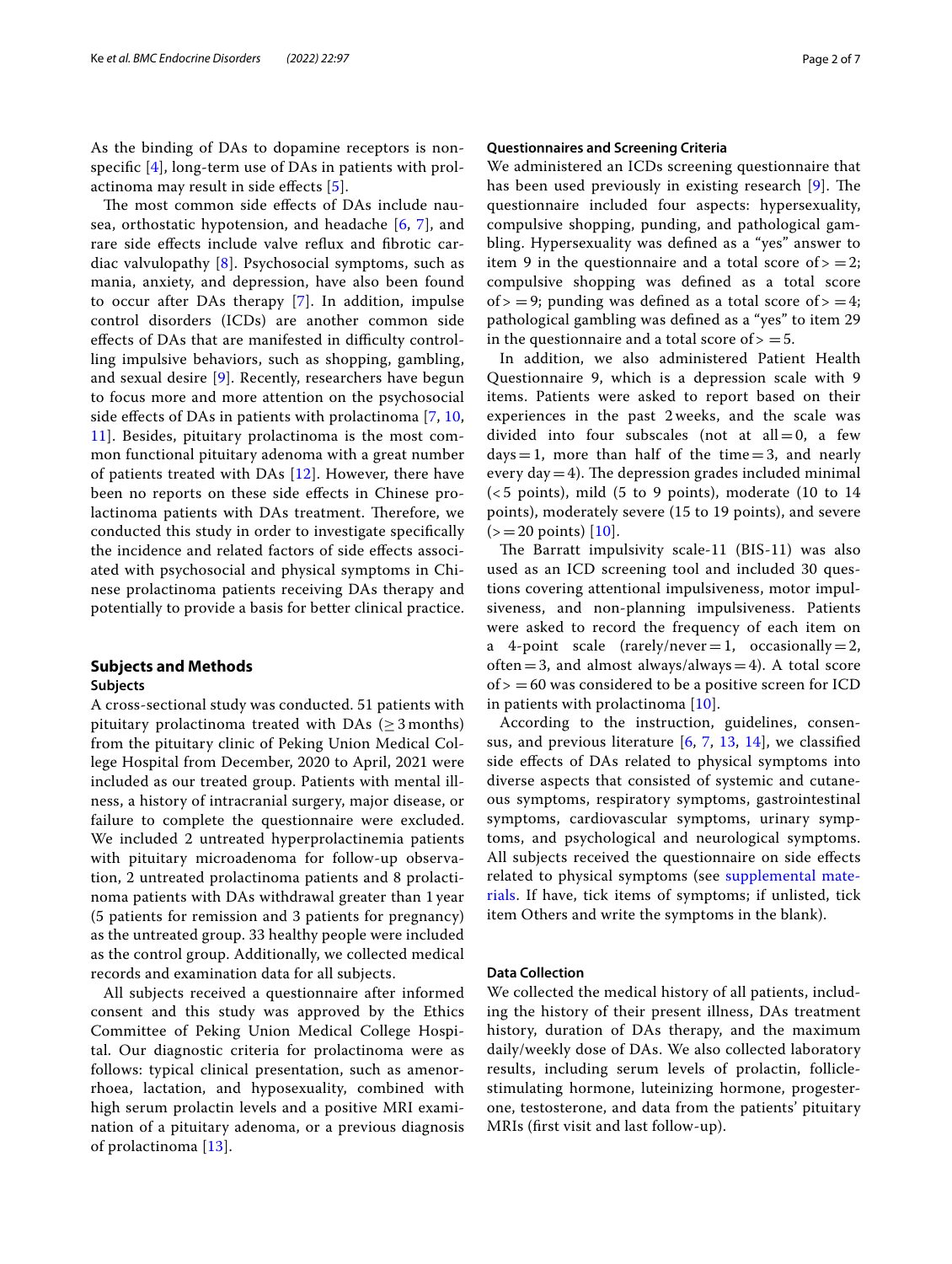## **Statistical Analysis**

All statistical analysis was performed using SPSS (version 23.0) and Prism software. We used a Kolmogorov– Smirnov test to identify the normality of variables, and non-parametric tests were used to compare the diferences in continuous variables between groups. Fisher's exact test was used to compare the diferences in sex ratio and the incidence of physical and mental symptoms between groups. Additionally, we used Spearman correlation analysis was used to explore the related factors of physical symptoms and psychological side efects of DAs in the treated group. We used a threshold of *P*<0.05 to indicate a statistically signifcant test result.

## **Results**

## **Basic Information for All Subjects**

As shown in Table [1,](#page-2-0) we found no significant differences in sex ratio, age, or BMI between the treated and untreated groups. Compared with the control group, age  $(36.8 \pm 11.7 \text{ vs. } 30.2 \pm 5.6 \text{ years}, P < 0.05)$  and BMI  $(24.26 \pm 4.36 \text{ vs. } 21.12 \pm 1.77 \text{ kg/m}^2, P < 0.05)$  were signifcantly increased in the treated group. Serum prolactin (PRL) levels were signifcantly lower in the treated group than in the untreated group (median PRL: 17.6 vs. 43.1 ng/ml,  $P = 0.003$ ), and we found no significant differences in the ratio of microadenomas to macroadenomas or the maximum diameter of adenoma between the treated and untreated groups ( $P > 0.05$ ). Of the 45 and 6 patients treated with bromocriptine and cabergoline, respectively, we found that two patients treated with

## <span id="page-2-0"></span>**Table 1** The basic information for all subjects

cabergoline had switched medications due to bromocriptine-related side efects.

**The side efects of dopamine receptor agonist drugs (DAs)** The screening results of psychological side effects are shown in Table [2](#page-2-1). The incidence of ICDs (screened by a questionnaire from the Mayo Clinic  $[10]$  $[10]$ ) was 9.8% (5/51) in the treated group, and there were 1 (2.0%), 2 (3.9%), and 2 (3.9%) patients with positive screening for punding, compulsive shopping, and hypersexuality, respectively in

<span id="page-2-1"></span>**Table 2** The psychological side effects of DAs

| <b>Variables</b>                    | <b>Treated</b><br>N/Total (%) | <b>Untreated</b><br>N/Total (%) | Controls<br>N/Total (%) |
|-------------------------------------|-------------------------------|---------------------------------|-------------------------|
| ICDs \$                             | 5/51 (9.8)                    | 2/12(16.7)                      | 3/33(9.1)               |
| Punding                             | 1/51(2.0)                     | 0/12(0)                         | 0/33(0)                 |
| Pathological gambling               | 0/51                          | 0/12                            | 0/33                    |
| Compulsive shopping                 | 2/51(3.9)                     | 2/12(16.7)                      | 3/33(9.1)               |
| Hypersexuality                      | 2/51(3.9)                     | 0/12(0)                         | 0/33(0)                 |
| $BIS-11(>=60 points)$               | 25/51 (49.0)                  | $10/12(83.3)$ *                 | 26/33 (78.8) *          |
| Depression                          |                               |                                 |                         |
| Minimal $(< 5$ points)              | 32/51 (62.8)                  | 6/12(50.0)                      | 23/33 (69.7)            |
| Mild (5–9 points)                   | 13/51 (25.5)                  | 6/12(50.0)                      | 9/33(27.3)              |
| Moderate (10-14 points)             | 3/51(5.9)                     | 0/12(0)                         | 1/33(3.0)               |
| Moderately severe (15-19<br>points) | 0/51                          | 0/12                            | 0/33                    |
| Severe $(>=20$ points)              | 0/51                          | 0/12                            | 0/33                    |

<sup>\$</sup> means the results of a questionnaire from the Mayo Clinic

\* compared with the treated group and having a *P* value<0.05

| when the basic implication for an sappects |                          |                      |                       |  |  |  |
|--------------------------------------------|--------------------------|----------------------|-----------------------|--|--|--|
| Variable                                   | Treated $(N=51)$         | Untreated $(N=12)$   | Controls ( $N = 33$ ) |  |  |  |
| Gender(F/M)                                | 39/12                    | 10/2                 | 27/6                  |  |  |  |
| Age(y)                                     | $36.8 \pm 11.7$          | $42.7 \pm 8.9$       | $30.2 \pm 5.6*$       |  |  |  |
| $BMl$ (kg/m <sup>2</sup> )                 | $24.26 \pm 4.36$         | $23.53 \pm 3.27$     | $21.12 \pm 1.77*$     |  |  |  |
| PRL (ng/ml)                                | 17.6 (1.6, 417.0)        | 43.1 (14.4, 151.1) * |                       |  |  |  |
| Micro/Macro                                | 39/12                    | 11/1                 |                       |  |  |  |
| $D$ -max $(mm)$                            | $6.5 \pm 3.6$            | $6.1 \pm 2.5$        |                       |  |  |  |
| Treatment                                  |                          |                      |                       |  |  |  |
| Bromocriptine (N)                          | 45                       |                      |                       |  |  |  |
| Duration (m)                               | 26(3, 98)                |                      |                       |  |  |  |
| Total dose(mg)                             | 3412.5 (112.5, 39,067.5) |                      |                       |  |  |  |
| Max-dose(mg/d)                             | 5.0(1.3, 22.0)           |                      |                       |  |  |  |
| Cabergoline (N)                            | 6                        |                      |                       |  |  |  |
| Duration (m)                               | 13 (3,59)                |                      |                       |  |  |  |
| Total dose(mg)                             | 179.7 (20.0, 560.0)      |                      |                       |  |  |  |
| Max-dose(mg/w)                             | 2.5(1.3,4.0)             |                      |                       |  |  |  |

Micro/Macro is the ratio of microadenomas to macroadenomas. D-max is the maximum diameter of prolactinoma at the last follow-up

\* compared with the treated group and having a *P* value<0.05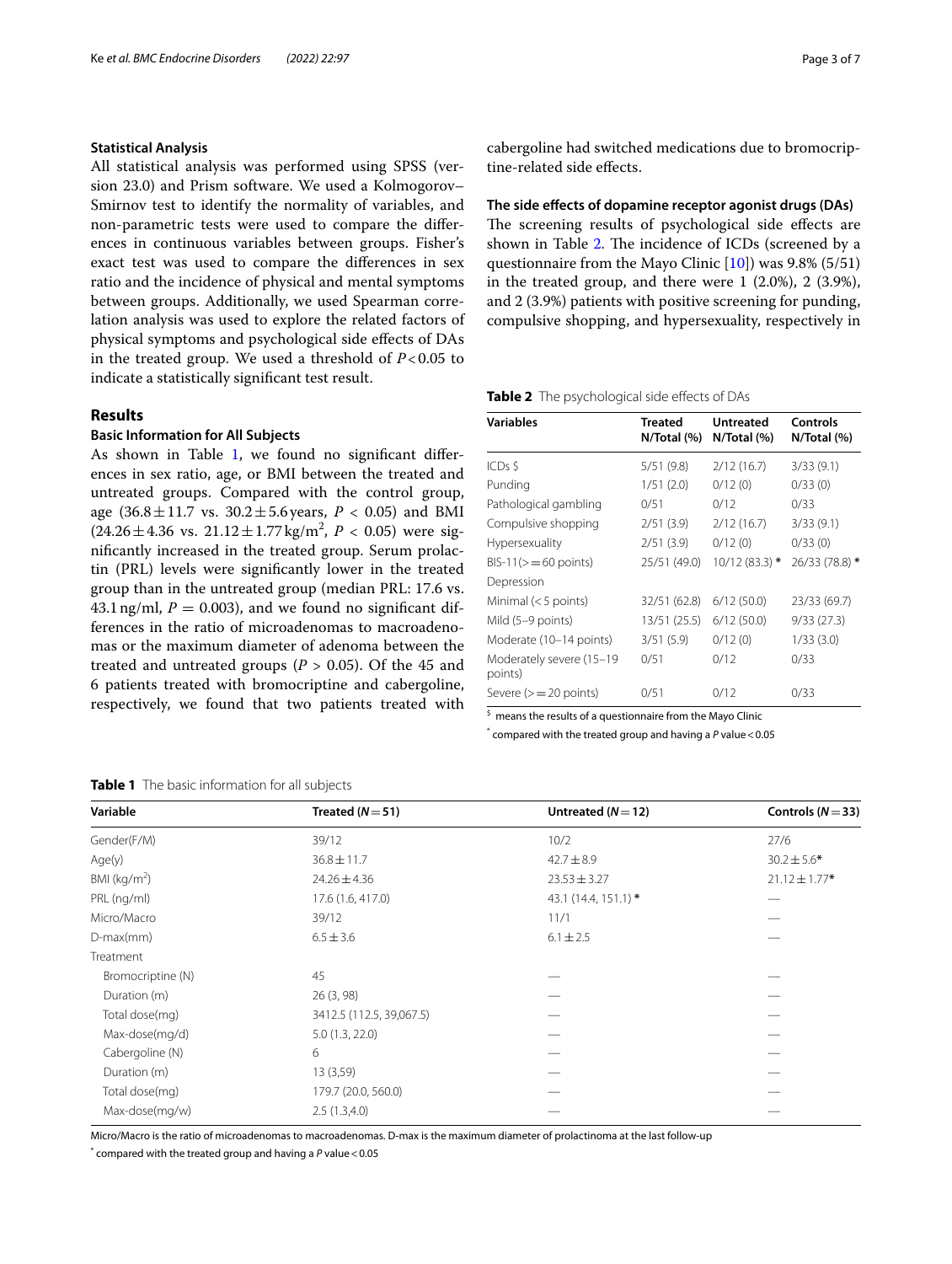the treated group as well (Table [3\)](#page-3-0). However, we found no signifcant diference in the incidence of ICDs among the three groups (all  $P > 0.05$ ). In addition, the positive rates of BIS-11 screening in both the untreated and control groups were signifcantly higher than that in the treated group (49.0 vs. 83.3% and 49.0 vs. 78.8%, respectively, both *P*>0.05). As for depression, the incidence of "minimal", "mild", and "moderate" depression in the treated group was 62.8% (32/51), 25.5% (13/51), and 5.9% (3/51), respectively, and there was no signifcant diference in the incidence of diferent levels of depression among the three groups (all  $P > 0.05$ ).

The side effects related to physical symptoms in all three groups are shown in Fig. [1.](#page-4-0) The incidence of physical symptoms was 51.0% (26/51) in the treated group, and gastrointestinal symptoms were the most common type (33.3%, 17/51), mainly including loss of appetite (41.2%,  $7/17$ ) and nausea (35.3%,  $6/17$ ). In addition, one patient developed mild aortic insufficiency after treatment with cabergoline. However, we found no signifcant diferences in the occurrence of symptoms in the treated and untreated groups (all  $P > 0.05$ ).

Thus, the incidence of ICDs in our sample of Chinese prolactinoma patients treated with DAs was 9.8% and was not statistically diferent from the untreated or control group. Physical symptoms were common, with an incidence of 51.0%, and gastrointestinal symptoms were the most common type of physical symptoms.

## **Factors Associated with the Incidence of DA‑Related Side Efects**

We further analyzed 45 patients treated with bromocriptine to explore factors associated with DA-related side efects, and our results showed that the occurrence of physical symptoms was related to the type of adenoma  $(r=0.400, P=0.008)$ . Compared with patients with pituitary microadenoma, the incidence of physical symptoms in patients with pituitary macroadenoma

<span id="page-3-0"></span>**Table 3** Basic information for patients with ICDs by the questionnaire from the Mayo Clinic

| <b>Variables</b>      | Patient 1             | Patient 2                                               | Patient 3             | Patient 4                                                |
|-----------------------|-----------------------|---------------------------------------------------------|-----------------------|----------------------------------------------------------|
| Gender                | Female                | Mele                                                    | Male                  | Female                                                   |
| Age (y)               | 22                    | 30                                                      | 37                    | 35                                                       |
| BMI ( $kg/m2$ )       | 18.59                 | 29.41                                                   | 20.90                 | 25.65                                                    |
| Basic PRL (ng/ml)     | 94.7                  | 197.0                                                   | 200.0                 | 109.0                                                    |
| PRL (ng/ml)           | 1.6                   | 26.3                                                    | 35.6                  | 15.5                                                     |
| LH (IU/L)             | 1.60                  | 1.22                                                    | 1.50                  | 3.43                                                     |
| FSH(IU/L)             | 7.65                  | 4.28                                                    | 3.63                  | 2.79                                                     |
| $E2$ (pg/ml)          | 40                    | 17                                                      | 16                    | 147                                                      |
| $P$ (ng/ml)           | 0.53                  | 0.28                                                    | 0.72                  | 17.81                                                    |
| T(ng/ml)              | 0.52                  | 2.03                                                    | 2.20                  | 0.66                                                     |
| Adenoma               | Micro                 | Macro                                                   | Micro                 | Micro                                                    |
| D-max (mm)            |                       | 10.6                                                    | 9                     |                                                          |
| Medication            | <b>Bromoc</b>         | <b>Bromoc</b>                                           | <b>Bromoc</b>         | <b>Bromoc</b>                                            |
| Duration (m)          | 12                    | 42                                                      | 6                     | 36                                                       |
| Total dose(mg)        | 1368.75               | 2934.38                                                 | 450                   | 2475                                                     |
| Max-dose (mg/d)       | 6.25                  | 3.75                                                    | 2.5                   | 5                                                        |
| Side effects          |                       |                                                         |                       |                                                          |
| Physical symptoms     | <b>Non</b>            | Vomiting,<br>Dry mouth,<br>Constipation,<br>Memory loss | Non                   | Fatigue,<br>Asthenia,<br>Nausea,<br>Dizzy,<br>Somnolence |
| Punding               | No                    | No                                                      | <b>No</b>             | Yes                                                      |
| Pathological gambling | <b>No</b>             | <b>No</b>                                               | <b>No</b>             | <b>No</b>                                                |
| Compulsive shopping   | Yes                   | No                                                      | <b>No</b>             | Yes                                                      |
| Hypersexuality        | No                    | Yes                                                     | Yes                   | No                                                       |
| Depression            | Mild                  | Mild                                                    | Minimal               | Mild                                                     |
| <b>BIS-11</b>         | 72 points<br>positive | 67 points<br>positive                                   | 52 points<br>negative | 76 points<br>positive                                    |

D-max is the maximum diameter of prolactinoma at the last follow-up. Bromoc is short for bromocriptine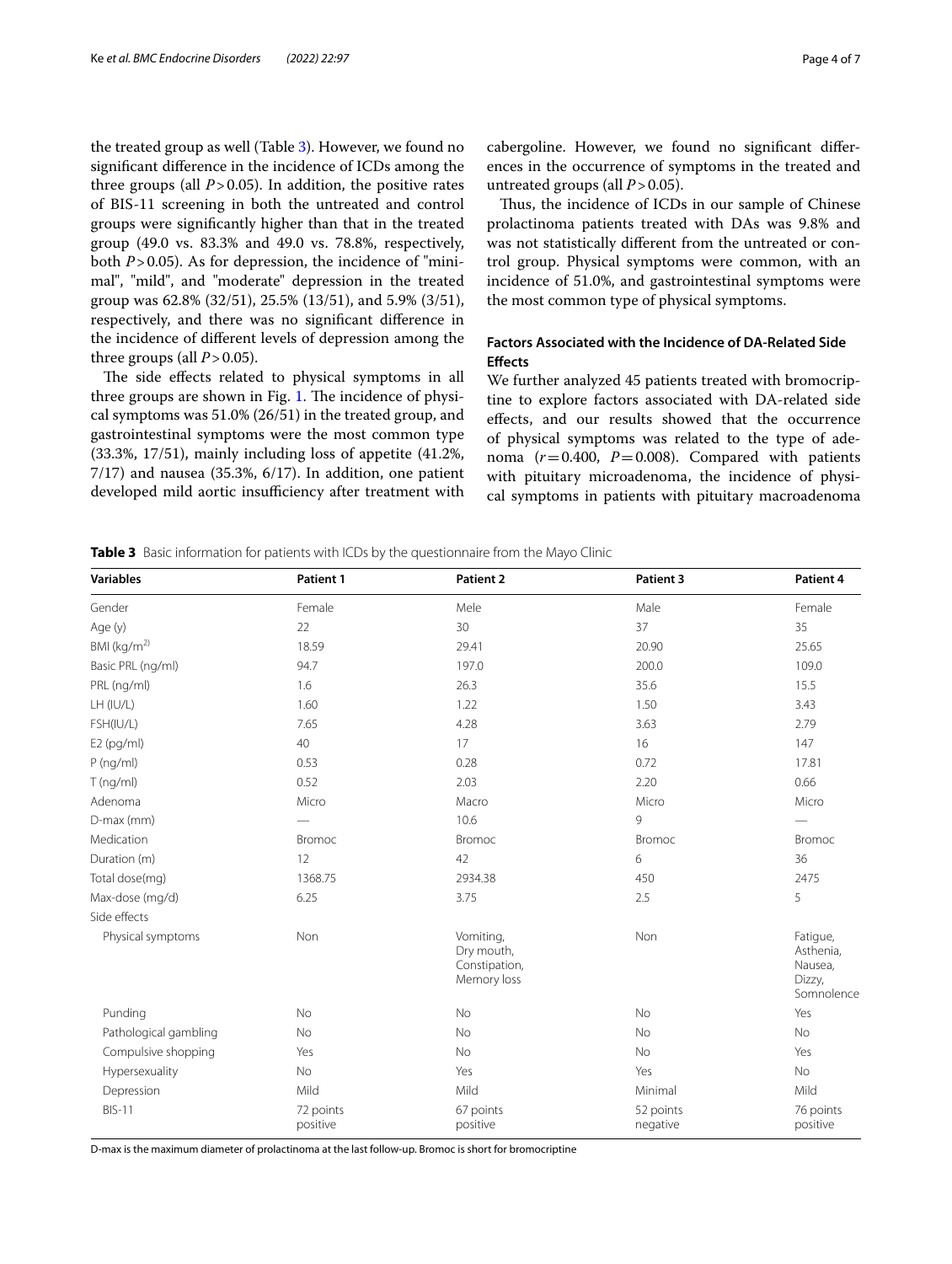

<span id="page-4-0"></span>was signifcantly higher [8/9 (88.9%) vs. 14/36 (38.9%),  $P=0.010$ . In addition, positive screening for hypersexuality was associated with gender  $(r=0.379, P=0.012)$ . However, we found no signifcant diference in the incidence of hypersexuality between males and females (0/34  $(0\%)$  vs. 2/11 (18.2%),  $P = 0.056$ ). Furthermore, the scores of BIS-11 scales were related to gender with higher scores in women  $(r = -0.325, P = 0.029)$ . However, we found no signifcant diference in the positive rate of BIS-11 questionnaire screening for ICDs between males and females  $(P=0.138)$ . Interestingly, we did not find that parameters related to bromocriptine treatment, including duration of treatment, cumulative dose, and maximum daily dose, were signifcantly associated with physical symptoms, ICDs, or depression (all *P*>0.05).

#### **Discussion**

This study found that the incidence of ICDs in Chinese prolactinoma with DAs was low (9.8%, screened by a questionnaire from the Mayo Clinic). Specifcally, 1 (2%), 2 (3.9%), and 2 (3.9%) patients had a positive screening for punding, compulsive shopping, and hypersexuality, respectively. Physical symptoms were common with an incidence of 51.0%, and gastrointestinal symptoms, which mainly included loss of appetite (41.2%) and nausea (35.3%), were the most common type of these. In addition, therapy-related parameters were not signifcantly associated with the occurrence of physical symptoms, ICDs, or depression.

Treatment with DAs can cause many diferent side efects, such as nausea, vomiting, orthostatic hypotension, and headache  $[6, 12, 15]$  $[6, 12, 15]$  $[6, 12, 15]$  $[6, 12, 15]$  $[6, 12, 15]$  $[6, 12, 15]$ , that may be related to 5-HT1 receptors or D1 receptors. In particular, bromocriptine may have more side efects compared with cabergoline or quinoline, due to its shorter half-life and lower activity in D2 receptor activation [[16,](#page-6-15) [17](#page-6-16)]. Consistent with previous studies  $[16, 17]$  $[16, 17]$  $[16, 17]$  $[16, 17]$ , we found that gastrointestinal symptoms were the most common physical side effects of DAs, accounting for 33.3% of them. These symptoms included loss of appetite (7/17, 41.2%), nausea (6/17, 35.3%), dry mouth (5/17, 29.4%), and constipation  $(5/17, 29.4%)$ . Therefore, we recommend that DAs be started with a small dose that should be gradually increased and always taken with meals in order to reduce digestive symptoms [[12](#page-6-11)].

Another common side efect of DA therapy is the onset of various ICDs, and these may be related to binding with the D3 dopamine receptor in the mesocorticolimbic area [[18\]](#page-6-17). A series of studies have shown that the incidence of ICDs in prolactinoma patients treated with DAs is anywhere from 8% to 61.1% [[9,](#page-6-8) [11](#page-6-10), [19](#page-6-18)[–21](#page-6-19)], while the incidence in our research was 9.8% (5/51), suggesting a wide range indeed. There may be two reasons for this.

First, the assessment tools used for ICDs in previous studies included the Minnesota Interview Questionnaire (MIDI) [[19](#page-6-18)], the Modifed ICDs Screening Questionnaire from Parkinson disease and restless leg syndrome patients (a questionnaire from the Mayo clinic)  $[9]$  $[9]$ ,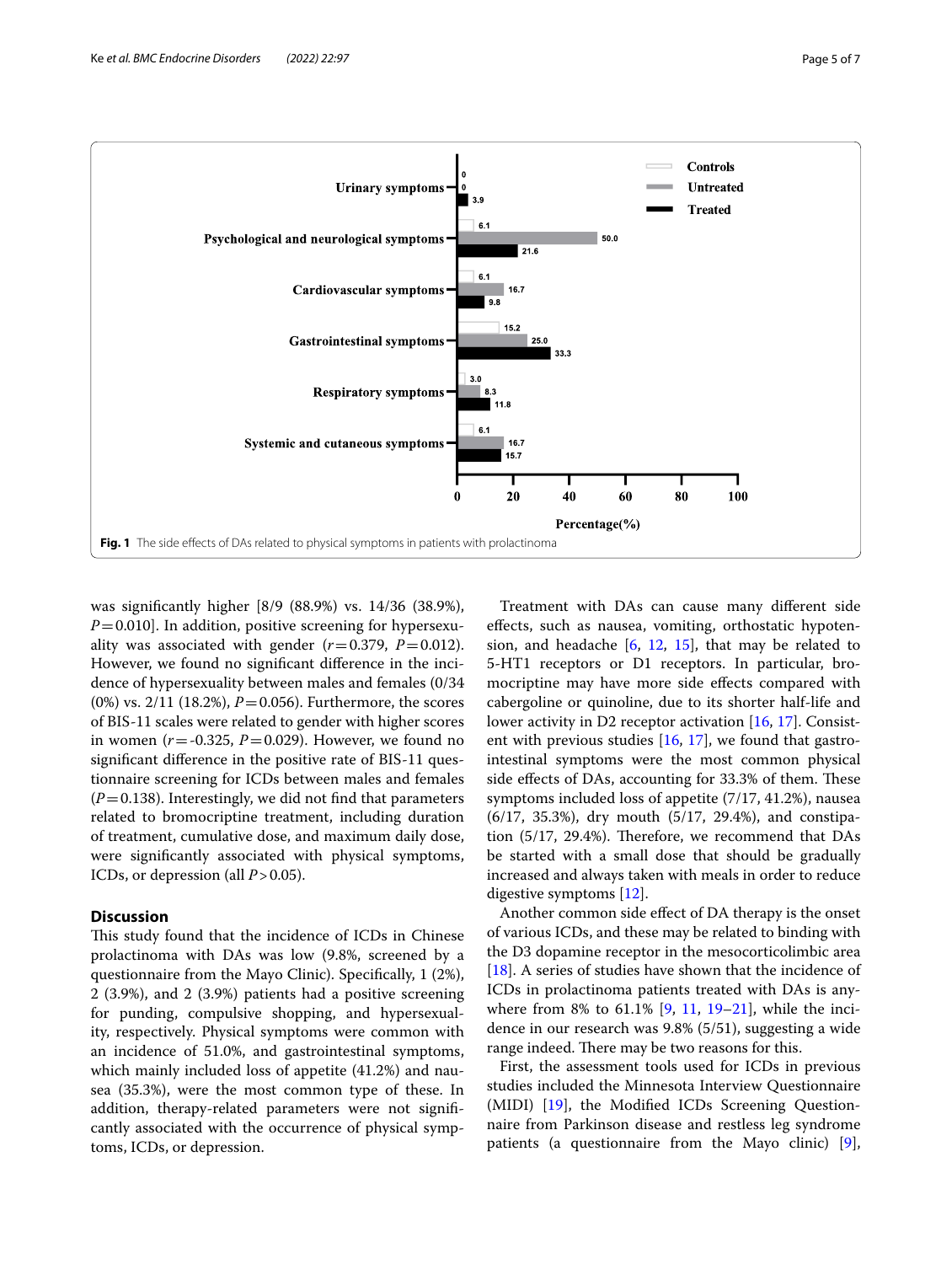the revised version of the Minnesota Impulsive Disorders Interview Questionnaire (MIDI-R) [\[20](#page-6-20)], the Barratt Impulsiveness Scale-11 (BIS-11) [\[11](#page-6-10), [20](#page-6-20)], and the Questionnaire for Impulsive-Compulsive Disorders in Parkinson's Disease (QUIP) [\[11\]](#page-6-10). Therefore, different assessment tools and screening criteria in various studies can lead to inconsistent ICDs screening results.

Second, studies across countries have shown that the incidence of ICDs in pituitary prolactinoma patients treated with DAs does vary: 10% (2/20) in Slovakia [\[19](#page-6-18)], 24.68% in the United States [[9\]](#page-6-8), 17% in Turkey [[11\]](#page-6-10), and 61.1% in Australia  $[21]$  $[21]$ . Our study firstly found that the incidence of ICDs was 9.8% in Chinese patients with prolactinoma. Therefore, the use of various assessment tools and the inherent diversity of diferential populations may both lead to a diference in the observed incidence of ICDs. Hence current results need to be verifed by further expanding the sample size and taking social, cultural, and other infuencing factors into account.

We also found that gender plays a role in certain ICDs with males being the most vulnerable to hypersexuality, while females mostly develop compulsive shopping [[7,](#page-6-6) [22\]](#page-6-21). Dogansen [[11\]](#page-6-10) et al. showed that the incidence of hypersexuality was the highest in males and signifcantly higher than that in females (14% vs. 3.2%, *P*<0.001). Another study also showed that male pituitary prolactinoma patients who received DAs had a signifcantly higher incidence of hypersexuality (80.0% vs. 40.9%,  $P = 0.001$ ) than a control group [\[21\]](#page-6-19). We observed that 2 patients with hypersexuality were both male and 2 patients with compulsive shopping were both females in this study, suggesting that gender diferences do exist for certain ICDs. However, we found no signifcant difference in the incidence of hypersexuality and compulsive shopping between males and females, which may be related to our small sample size and the small number of ICD cases in this study. This too is an argument in favor of a larger future study.

It was worth mentioning that the treatment dose of DAs in Parkinson's disease patients was higher, and the occurrence of ICDs was dose-dependent [\[22](#page-6-21)[–25\]](#page-6-22). However, the dose of DAs in prolactinoma patients was lower than in Parkinson's patients, and conclusions from previous research on the relationship between DAs dose and the occurrence of psychological side efects in patients with pituitary prolactinoma were inconsistent. Similar to previous case reports and studies [[23,](#page-6-23) [26,](#page-6-24) [27](#page-6-25)], we found that the parameters related to DA treatment, including duration of treatment, cumulative dose, and maximum daily dose, had no signifcant correlation with the occurrence of side efects. In 2007, Davie [\[27](#page-6-25)] et al. frst reported a case of prolactinoma in women who developed pathological gambling after 1 year of treatment with a low dose of

DAs (cabergoline, 0.25mg per week). Later, De Sousa [[23](#page-6-23)] reported 8 prolactinoma patients with hypersexuality after continuous low-dose DAs treatment. Additionally, patients with ICD screening by the scale from the Mayo Clinic (as shown in Table [3\)](#page-3-0) received bromocriptine with a minimum–maximum daily dose of 2.5mg, a minimum duration of 6months, and a minimum cumulative dose of 450mg, suggesting that ICDs may also occur with a lower dose of DAs. Therefore, the occurrence of side effects in pituitary prolactinoma patients treated with DAs in this study may not be signifcantly dose-dependent.

This study focused on the physical and psychological side efects of DAs in Chinese patients with prolactinoma, but it has some limitations. First, the causal relationship between physical and psychological symptoms and DAs treatment was uncertain because of a crosssectional study. Second, the number of subjects in each group was relatively small, and further testing with a larger sample size is probably needed. Third, additional factors such as social and cultural infuences may contribute to psychosocial symptoms, and we did not evaluate any of these. Finally, this study was only from one center, and multicenter surveys may be required in the future in order to validate these initial results.

## **Conclusion**

This study is the first to measure the physical and psychological side efects of DAs therapy on Chinese patients with pituitary prolactinoma. We found that there was a low incidence for ICDs in Chinese prolactinoma patients receiving DAs treatment but the physical symptoms were common, with an incidence of 51.0%. However, we found no signifcant correlation between DAs treatment parameters and the occurrence of side efects. Further multicenter surveys and larger sample size from future studies may be needed to validate these results.

#### **Abbreviations**

DAs: Dopamine receptor Agonist drugs; ICDs: Impulsive Control Disorders; BIS-11: Barratt Impulsivity Scale-11; PRL: Prolactin; MIDI: Minnesota Interview Questionnaire; MIDI-R: a revised version of Minnesota Impulsive Disorders Interview Questionnaire.

#### **Supplementary Information**

The online version contains supplementary material available at [https://doi.](https://doi.org/10.1186/s12902-022-01009-3) [org/10.1186/s12902-022-01009-3](https://doi.org/10.1186/s12902-022-01009-3).

<span id="page-5-0"></span>Additional file 1. Physical symptoms relatedto side effects of dopamine agonist drugs.

#### **Acknowledgements**

The authors wish to thank all the individuals who helped throughout the study.